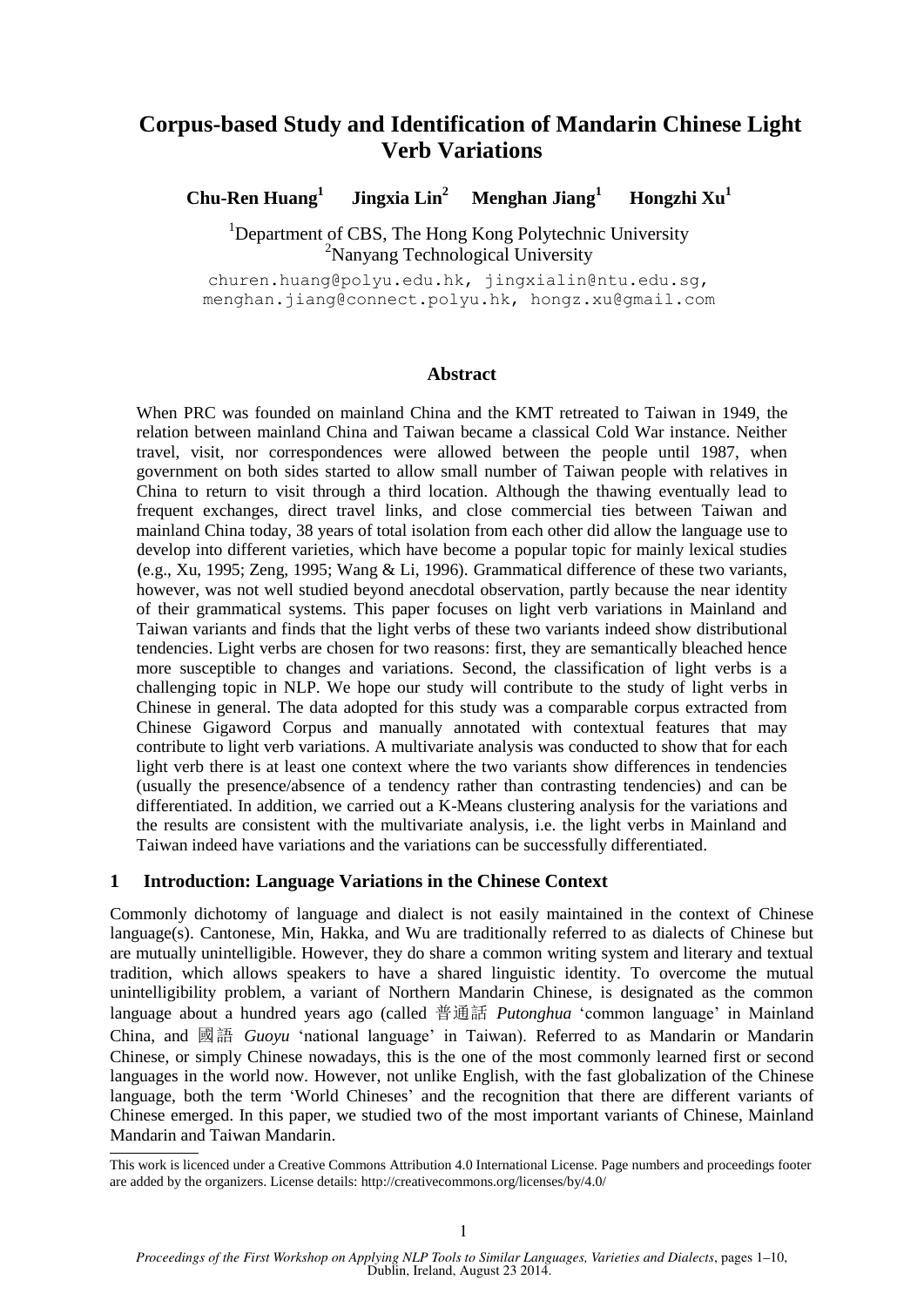#### **1.1 Variations between Mainland and Taiwan Mandarin: Previous studies**

The lexical differences between Mainland and Taiwan Mandarin have been the focus of research in Chinese Linguistics in the recent years. A number of studies were carried out on lexical variations between these two variants of Mandarin Chinese, including variations in the meanings of the same word or using different words to express the same meaning (e.g., Xu, 1995; Zeng, 1995; Wang,1996). Some dictionaries also list the lexical differences between Mainland Mandarin and Taiwan Mandarin (e.g., Qiu, 1990; Wei & Sheng, 2000).

By contrast, only a few of such studies were corpus driven (e.g. Hong and Huang 2008, 2013; Huang and Lin, 2013), and even few studies have been done on the grammatical variations of Mainland and Taiwan Chinese. Huang et al. (2013), the only such study based on comparable corpora so far, suggested that the subtlety of the underlining grammatical variations of these two dialectal variants at early stage of divergence may have contributed to the challenge as well as scarcity of previous studies.

#### **1.2 Light Verbs in Light Verb Variations**

The study of English light verb constructions (LVCs) (e.g., *take a look, make an offer*) has been an important topic in linguistics (Jespersen, 1965; Butt and Geuder, 2003; among others) as well as in Computational Linguistics (Tu and Dan, 2011; Nagy et al., 2013; Hwang et al., 2010; among others). Identification of LVCs is a fundamental crucial task for Natural Language Processing (NLP) applications, such as information retrieval and machine translation. For example, Tu and Dan (2011) proposed a supervised learning system to automatically identify English LVCs by training with groups of contextual or statistical features. Nagy et al. (2013) introduced a system that enables the full coverage identification of English LVCs in running context by using a machine leaning approach.

However, little work has been done to identify Chinese LVCs, especially between different variants of Chinese (cf. Hwang et al., 2010). Chinese LVCs are similar to English LVCs in the sense that the light verb itself is semantically bleached and does not contain any eventive or contentive information, so the predicative information of the construction mainly comes from the complement taken by the light verb (e.g., Zhu, 1985; Zhou, 1987; Cai, 1982). For instance, 進行 *jinxing* originally meant 'move forward/proceed', but in an LVC such as 進行討論 *jinxing taolun* proceed discuss 'to discuss', 進行 *jinxing* only contributes aspectual information whereas the core meaning of the LVC comes from the complement 討論 *taolun* 'discuss'. Chinese also differs from English in that many of the Chinese light verbs have similar usages and thus are often interchangeable, e.g., all the five light verbs 從事 *congshi*, 搞 *gao*, 加以 *jiayi*, 進行 *jinxing*, and 做 *zuo* can take 研究 *yanjiu* 'do research' as their complement and form a LVC. But Huang et al. (2013) also observed that differences in collocation constraints can sometimes be found between different variants of Mandarin Chinese. For instance, constructions like 進行投票 *jinxing tou-piao* proceed cast-ticket 'to cast votes', where the complement is in the V(erb)-O(bject) form, usually can only be found in Taiwan Mandarin. Hence, Chinese LVCs are challenging for both linguistic studies and computational applications in two aspects: (a) to identify collocation constraints of the different light verbs in order to automatically classify and predict their uses in context, and (b) to identify the collocation constraints of the same light verb in order to differentiate and predict the two Chinese variants based on the use of such light verbs. The first issue has been explored in Lin et al. (2014): by analyzing Mainland and Taiwan Mandarin data extracted from comparable corpora with statistical and machine learning approaches, the authors find the five light verbs 從事 *congshi*, 搞 *gao*, 加以 *jiayi*, 進行 *jinxing*, and 做 *zuo* can be reliably differentiated from each other in each variety. But to the best of our knowledge, there has been no previous computational study on modeling the light verb variations, or other syntactic variations of Chinese dialects or variants of the same dialect. Therefore, this paper builds on the study of Lin et al. (2014) and will adopt a comparable corpus driven approach to model light verb variations in Mainland and Taiwan Mandarin.

#### **2 Data and annotation**

Our study focuses on five light verbs, 加以 *jiayi,* 進行 *jinxing,* 從事 *congshi,* 搞 *gao* and 做 *zuo* (these words literally meant 'proceed', 'inflict', 'engage', 'do', and 'do' respectively). These five are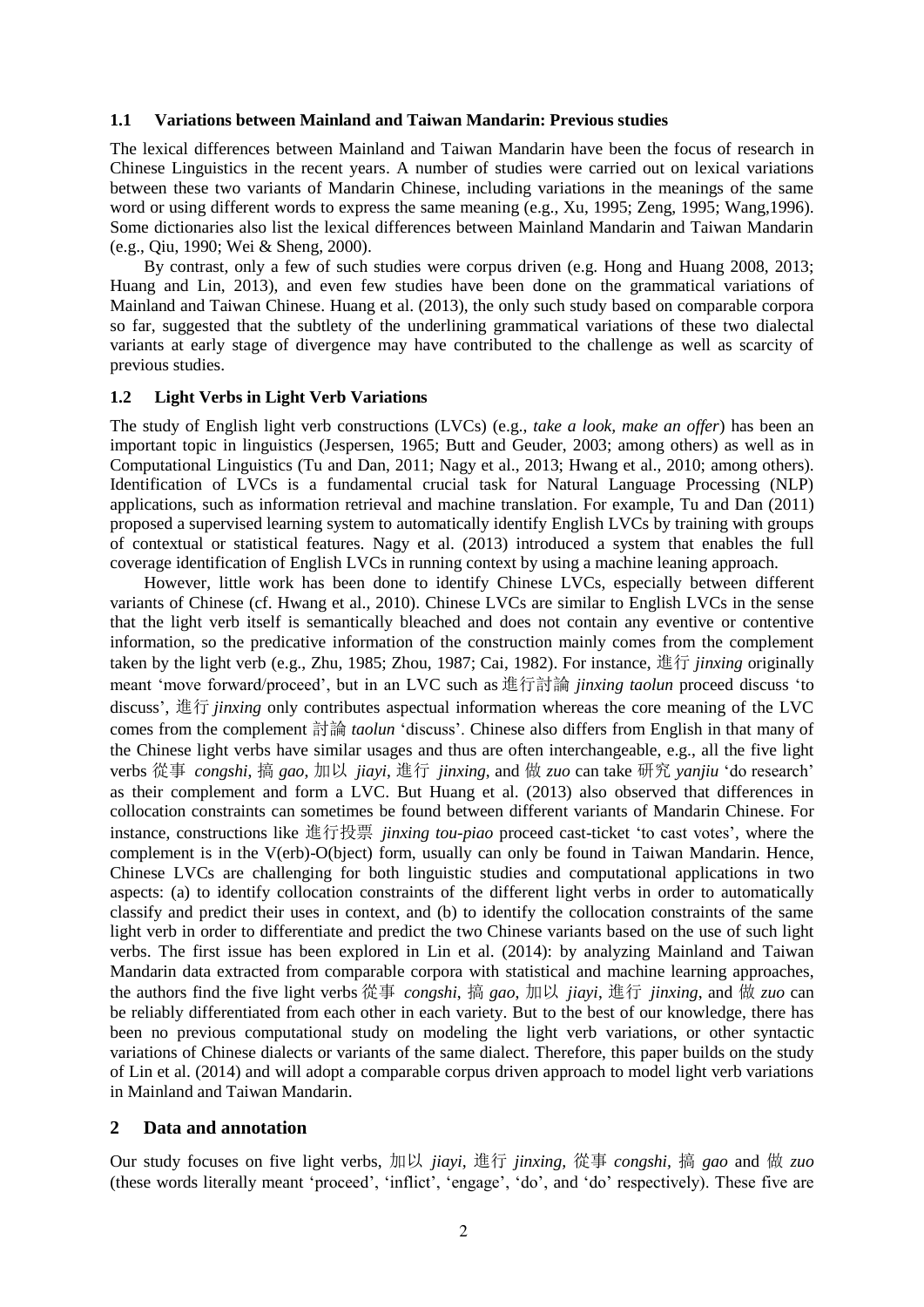chosen for two reasons. First, they are the most frequently used light verbs in Mandarin Chinese (Diao, 2004); second, although the definition of Chinese light verbs is still debatable, these five are considered the most typical light verbs in most previous studies.

The data for this study was extracted from the Annotated Chinese Gigaword Corpus (Huang, 2009) maintained by LDC which contains over 1.1 billion Chinese words, consisting of 700 million characters from Taiwan Central News Agency (CNA) and 400 million characters from Mainland Xinhua News Agency (XNA). For each of the five light verbs, 400 sentences were randomly selected, half from the Mainland XNA corpus and the other half from the Taiwan CNA Corpus, which results in 2,000 sentences in total.

Previous studies (Zhu, 1985; Zhou, 1987; Cai, 1982; Huang et al., 2013; among others) have proposed several syntactic and semantic features to compare and identify the similarities and differences among light verbs. For example, while Taiwan 從事 *congshi* can take informal or semantically negative event complements such as 性交易 *xingjiaoyi* 'sexual trade', Mainland 從事 *congshi* is rarely found with such complements (Huang et al. 2013).

In our study, we selected 11 features covering both syntactic and semantic features which may help to identify light verb variations, as in Table 1. All 2,000 sentences with light verbs were manually annotated with the 11 features. The annotator is a trained expert on Chinese linguistics. All ambiguous cases were discussed with another two experts in order to reach an agreement (the features and annotation were the same with Lin et al. (2014)).

#### **3 Modelling and Predicting Two Variants**

We carried out both a multivariate analysis and machine learning algorithm to explore the possible differences existing between Mainland and Taiwan Mandarin light verbs. Our analysis shows that for each light verb, there is at least one context where the two variants of Mandarin show differences in usage tendencies and thus can be differentiated, although the differences more often lie in the presence/absence of a tendency rather than complementary distribution.

#### **3.1 Multivariate Analysis of Light Verb Variations**

As introduced in Section 1, the five or some of the five light verbs sometimes can be interchangeably used in both Mainland and Taiwan Mandarin. This indicates that the interchangeable light verbs share some features. In other words, it is unlikely that a particular feature is preferred by only one light verb and thus differentiates the verb from the others. This is also proved in Lin et al. (2014). For instance, their study finds both Mainland and Taiwan 從事 *congshi* and 搞 *gao* significantly prefer nominal complements (POS.N). Therefore, to better explore the light verb differences in the two variants, we adopt a multivariate analysis for this study.

The multivariate analysis we used is polytomous logistic regression (Arppe 2008, cf. Han et al. 2013, Bresnan et al. 2007), and the tool we used is the Polytomous() function in the Polytoumous package in R (Arppe 2008). The polytomous logistic regression is an extension of standard logistic regression; it calculates the odds of the occurrence of a particular light verb when a particular feature is present, with all other features being equal (Arppe, 2008). In addition, it also allows for simultaneous estimation of the occurrence probability of all the five light verbs.

Before we discuss the light verb variations based on multivariate analysis, we will show that the polytomous multivariate model adopted is reliable for our study. Table 2 presents the probability estimates of Mainland and Taiwan light verbs calculated by the model. The results indicate that the overall performance of the model is good: the most frequently predicted light verb (in each column) corresponds to the light verb that actually occurs in the data (in each row) (see the numbers in bold).

In addition, the recall, precision, and F-measure of the estimates given in Table 3 show that each light verb in each variant can be successfully identified with a F-score better than chance (0.2), while the performance varies from light verb to light verb, which is thus consistent with the results in Lin et al. (2014). The only exception is 搞 *gao* in Mainland Mandarin, but the low F-score of 搞 *gao* (0.14) is consistent with the linguistic observation that this verb is rarely used as a light verb in Mainland Mandarin. More detailed information of the factors that can distinguish the five light verbs in each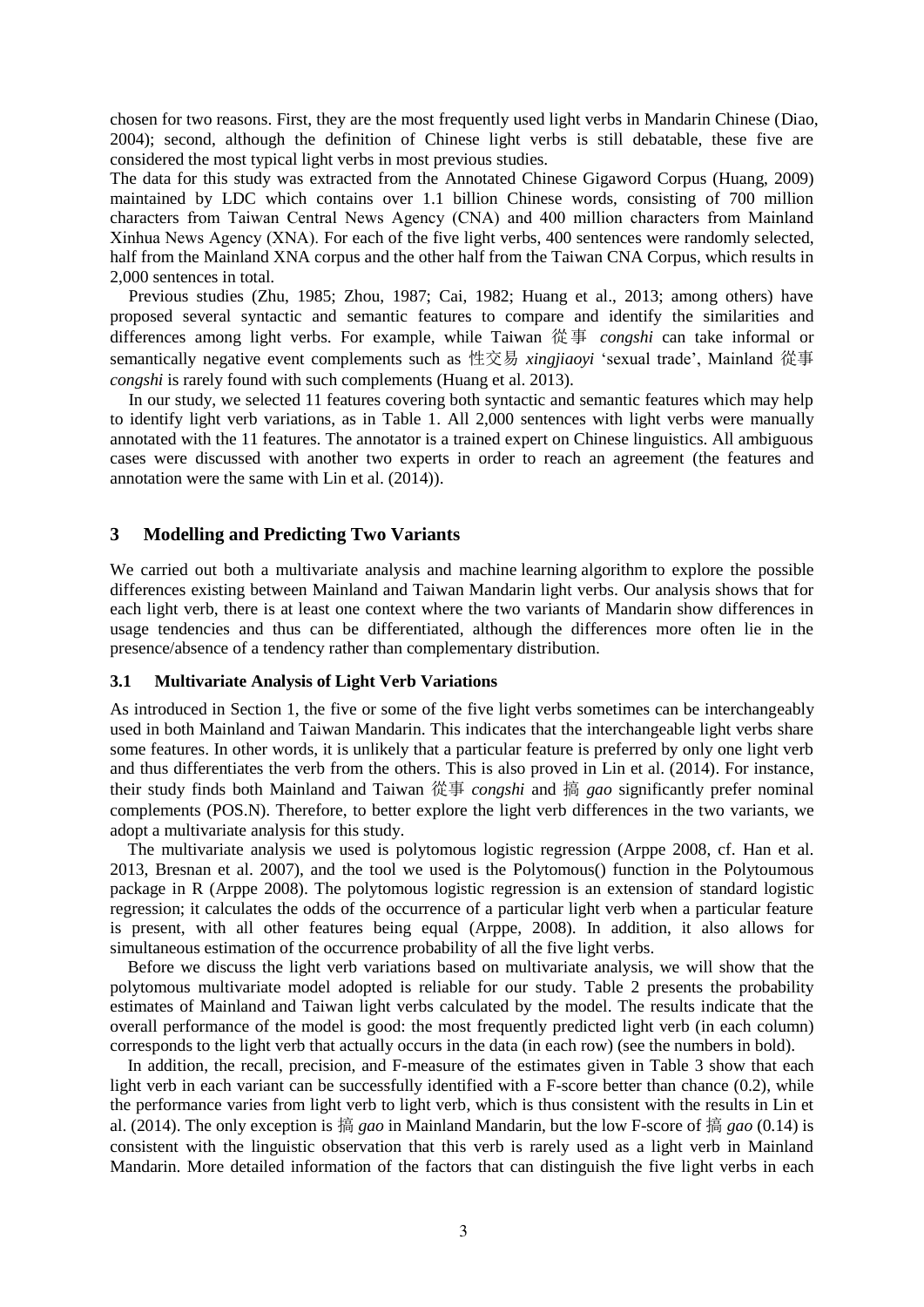variant can also be found in Table 4. In the following of this section, we focus on the variations of each light verb in Mainland and Taiwan Mandarin.

| <b>Feature ID</b> | <b>Explanation</b>                                         | Values (example)                                                                                   |
|-------------------|------------------------------------------------------------|----------------------------------------------------------------------------------------------------|
| 1. OTHERLV        | Whether a light verb co-                                   | Yes (開始進行討論 kaishi jinxing taolun Start proceed                                                    |
|                   | occurs with another light                                  | discuss 'start to discuss')                                                                        |
|                   | verbs                                                      | No (進行討論 jinxing taolun proceed discuss 'to                                                        |
|                   |                                                            | discuss')                                                                                          |
| $2.$ ASP          | Whether a light verb is                                    | ASP.le (進行了戰鬥 jinxing-le zhandou 'fighted')                                                        |
|                   | affixed with an aspectual                                  | ASP.zhe (進行著戰鬥 jinxing-zhe zhandou 'is                                                             |
|                   | marker (e.g., perfective $\overrightarrow{J}$              | fighting')                                                                                         |
|                   | le, durative 著 zhe,                                        | ASP.guo (進行過戰鬥 jinxing-guo zhandou 'fighted')                                                      |
|                   | experential $\frac{16}{10}$ guo)                           | ASP.none (進行戰鬥 jinxing zhandou 'fight')                                                            |
| 3. EVECOMP        | Event complement of a light<br>verb is in subject position | Yes (比賽在學校進行 bisai zai xuexiao jinxing game at                                                     |
|                   |                                                            | school proceed 'The game was held at the school')                                                  |
|                   |                                                            | No (在學校進行比賽 zai xuexiao jinxing bisai at<br>school proceed game 'the game was held at the school') |
| 4. POS            | The part-of-speech of the                                  | Noun (進行戰爭 jinxing zhanzheng proceed fight 'to                                                     |
|                   | complement taken by a light                                | fight')                                                                                            |
|                   | verb                                                       | Verb (進行戰鬥 jinxing <b>zhandou</b> proceed fight 'to                                                |
|                   |                                                            | fight')                                                                                            |
| 5. ARGSTR         | The argument structure of                                  | One (進行戰鬥 jinxing zhandou proceed fight 'to fight')                                                |
|                   | the complement of a light                                  | Two (進行批評 jinxing <b>piping</b> proceed criticize 'to                                              |
|                   | verb, i.e. the number of                                   | criticize')                                                                                        |
|                   | arguments (subject and/or                                  | Zero (進行戰爭 jinxing zhanzheng proceed fight 'to                                                     |
|                   | objects) that can be taken by                              | fight')                                                                                            |
| 6. VOCOMP         | the complement<br>Whether the complement of                | Yes (進行投票 jinxing tou-piao proceed cast-ticket 'to                                                 |
|                   | a light verb is in the V(erb)-                             | vote')                                                                                             |
|                   | O(bject) form                                              | No (進行戰鬥 jinxing zhan-dou proceed fight-fight 'to                                                  |
|                   |                                                            | fight')                                                                                            |
| 7. DUREVT         | Whether the event denoted                                  | Yes (進行戰鬥 jinxing zhandou proceed fight-fight 'to                                                  |
|                   | by the complement of a light                               | fight')                                                                                            |
|                   | verb is durative                                           | No (加以拒絕 jiayi jujue inflict reject 'to reject')                                                   |
| 8. FOREVT         | Whether the event denoted                                  | Yes (進行國事訪問 jinxing guoshi fangwen proceed                                                         |
|                   | by the complement of a light                               | state visit 'to pay a state visit')                                                                |
|                   | verb is formal or official                                 | No (做小買賣 zuo xiao maimai do small business 'run a                                                  |
|                   |                                                            | small business')                                                                                   |
| 9. PSYEVT         | Whether the event denoted<br>by the complement of a light  | Yes (加以反省 jiayi fanxing inflict retrospect 'to                                                     |
|                   | verb is mental or                                          | retrospect')                                                                                       |
|                   | psychological activity                                     | No (加以調査 jiayi diaocha inflict investigate 'to<br>investigate')                                    |
| 10. INTEREVT      | Whether the event denoted                                  | Yes (進行討論 jinxing taolun proceed discuss 'to                                                       |
|                   | by the complement of a light                               | discuss')                                                                                          |
|                   | verb involves interaction                                  | No (加以批評 jiayi piping inflict criticize 'to criticize')                                            |
|                   | among participants                                         |                                                                                                    |
| 11. ACCOMPEVT     | Whether the event denoted                                  | Yes (進行解決 <i>jinxing <b>jiejue</b></i> proceed solve 'to solve')                                   |
|                   | by the complement of a light                               | No (進行戰鬥 jinxing zhandou proceed fight-fight 'to                                                   |
|                   | verb is an accomplishment                                  | fight')                                                                                            |

Table 1: Features used to differentiate five Chinese light verbs.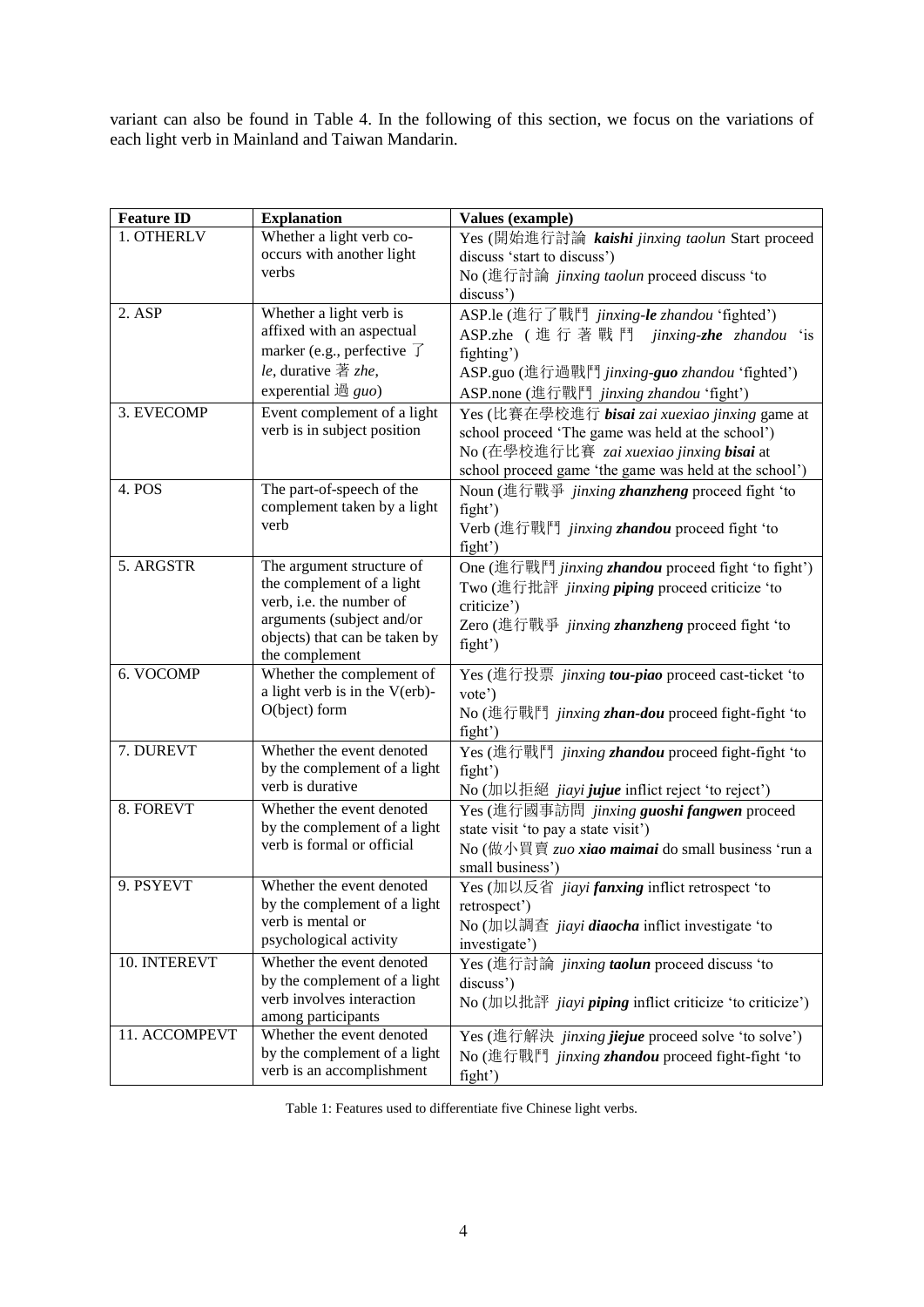| <b>R</b> redicted | congshi |    | gao |     | jiayi |     | <br>jinxing |           | ZMO      |                |
|-------------------|---------|----|-----|-----|-------|-----|-------------|-----------|----------|----------------|
| <b>Observed</b>   | ML      | TW | ML  | TW  | ML    | TW  | ML          | <b>TW</b> | ML       | TW             |
| congshi           | 131     | 64 |     | 87  | 62    | 39  |             | 10        |          | 0              |
| gao               | 69      | 8  | 16  | 139 | 86    | 36  | 16          | 16        | 13       |                |
| jiayi             |         | 0  |     | 0   | 192   | 190 | 6           | 6         | $\theta$ | $\overline{4}$ |
| jinxing           | 31      | 18 | 9   | 34  | 47    | 80  | 62          | 67        | 51       |                |
| ZMO               | 50      | 24 | 5   | 16  | 44    | 114 | 4           | 14        | 97       | 32             |

Table 2: Probability estimates of Mainland (ML) and Taiwan (TW) light verbs.

|         | Recall |      | Precision |      | F-measure |      |  |
|---------|--------|------|-----------|------|-----------|------|--|
|         | ML     | TW   |           | TW   | ML        | TW   |  |
| congshi | 0.66   | 0.32 | 0.46      | 0.56 | 0.54      | 0.41 |  |
| gao     | 0.08   | 0.70 | 0.5       | 0.5  | 0.14      | 0.58 |  |
| jiayi   | 0.96   | 0.95 | 0.45      | 0.41 | 0.61      | 0.58 |  |
| jinxing | 0.31   | 0.34 | 0.70      | 0.59 | 0.43      | 0.43 |  |
| ZMO     | 0.49   | 0.16 | 0.58      | 0.84 | 0.53      | 0.27 |  |

Table 3: Recall, precision, and F-measure of the polytomous multivariate estimates.

|                     | congshi        |             | gao         |                  | jiayi            |                | jinxing        |                  | ZMO            |             |
|---------------------|----------------|-------------|-------------|------------------|------------------|----------------|----------------|------------------|----------------|-------------|
|                     | ML             | TW          | ML          | TW               | ML               | TW             | ML             | TW               | ML             | TW          |
| (Intercept)         | $(1/\ln f)$    | $(1/\ln f)$ | 0.02271     | $(1/\text{Inf})$ | $(1/\ln f)$      | $(1/\ln f)$    | $(1/\ln f)$    | $(1/\text{Inf})$ | $(1/\ln f)$    | $(1/\ln f)$ |
| <b>ACCOMPEVTyes</b> | $(1/\ln f)$    | (0.3419)    | 0.09863     | $(1/\text{Inf})$ | 56.25            | 11.33          | 0.1849         | (0.1607)         | $(1/\ln f)$    | 0.2272      |
| <b>ARGSTRtwo</b>    | 0.2652         | 0.1283      | 2.895       | (0.7613)         | 76.47            | $(\text{Inf})$ | (1.481)        | (0.7062)         | 0.2177         | (1.217)     |
| ARGSTRzero          | (1.097)        | (0.6219)    | 3.584       | 7.228            | $(1/\text{Inf})$ | (4.396)        | (1.179)        | 0.5393           | 0.245          | 0.2068      |
| ASPle               | (0.7487)       | $(1/\ln f)$ | (0.1767)    | $(1/\ln f)$      | (0.8257)         | (0.3027)       | (0.9196)       | $(\text{Inf})$   | (1.853)        | 32.98       |
| ASPno               | $(\text{Inf})$ | (0.9273)    | (1.499)     | (0.6967)         | $(\text{Inf})$   | $(\text{Inf})$ | (0.2307)       | $(\text{Inf})$   | (0.2389)       | (0.2385)    |
| ASPzhe              | (1.603)        |             | $(1/\ln f)$ |                  | (0.4571)         |                | $(\text{Inf})$ |                  | $(1/\ln f)$    |             |
| <b>DUREVTyes</b>    | $(\text{Inf})$ | (Inf)       | (2.958)     | (Inf)            | $(1/\ln f)$      | $(1/\ln f)$    | (Inf)          | (0.9575)         | $(\text{Inf})$ | (Inf)       |
| <b>EVECOMPyes</b>   | $(1/\ln f)$    | $(1/\ln f)$ | (1.726)     | (0.8491)         | $(1/\ln f)$      | $(1/\ln f)$    | 3.975          | 8.113            | (1.772)        | (0.5019)    |
| <b>FOREVTyes</b>    | (2.744)        | 0.0867      | (1.227)     | (Inf)            | $(\text{Inf})$   | $(\text{Inf})$ | (0.7457)       | (1.437)          | 0.2679         | (1.467)     |
| <b>INTEREVTyes</b>  | 0.03255        | 0.1896      | (0.5281)    | $(1/\ln f)$      | (0.5432)         | (0.951)        | 18.67          | 10.47            | 0.08902        | (0.398)     |
| <b>PSYEVTyes</b>    | $(1/\ln f)$    | $(1/\ln f)$ | $(1/\ln f)$ | $(1/\ln f)$      | 19.87            | (1.395)        | $(1/\ln f)$    | $(1/\text{Inf})$ | (0.9619)       | (3.323)     |
| <b>VOCOMPves</b>    | (0.1346)       | 0.18        | (3.043)     | (2.35)           | 23.54            | $(\text{Inf})$ | (1.086)        | 3.161            | (0.5344)       | (0.5956)    |

Table 4: Multivariate analysis of light verb variations in Mainland and Taiwan Mandarin.

Table 4 summarizes the results estimated by the Polytomous multivaraite analysis. The numbers in the table are the odds for the features in favor of or against the occurrence of each light verb: odds larger than 1 indicate that the chance of the occurrence of a light verb is significantly increased by the feature, e.g., the chance of Mainland 加以 *jiayi* occurring is significantly increased by ARGSTRtwo (76.47: 1), followed by ACCOMPEVTyes (56.25: 1), VOCOMPyes (23.54: 1), PSYEVTyes (19.87: 1); odds smaller than 1 indicate that the chance of the occurrence of a light verb is significantly descreased by the feature, e.g., the chance of Mainland 進行 *jinxing* occurring is significantly decreased by ACCOMPEVTyse  $(0.1849: 1)$ ; in addition, "inf" and "1/inf" refer to odds larger than 10,000 and smaller than 1/10,000 respectively, and non-significant odds (*p*-value < 0.05) are given in parentheses, regardless of the odds value.

Table 4 finds that Mainland and Taiwan Mandarin indeed show some variations in each light verb. Furthermore, the variations of each light verb mainly lie in non-complementary distributional patterns. That is, as highlighted in dark grey colour in Table 4, the odds differences are more often between non-significance (odds in parentheses) and significance (odds larger or smaller than 1), rather than between significant preference (odds larger than 1) and significant dis-preference (odds smaller than 1). In other words, the difference of a light verb in the two variants is more **comparative**, rather than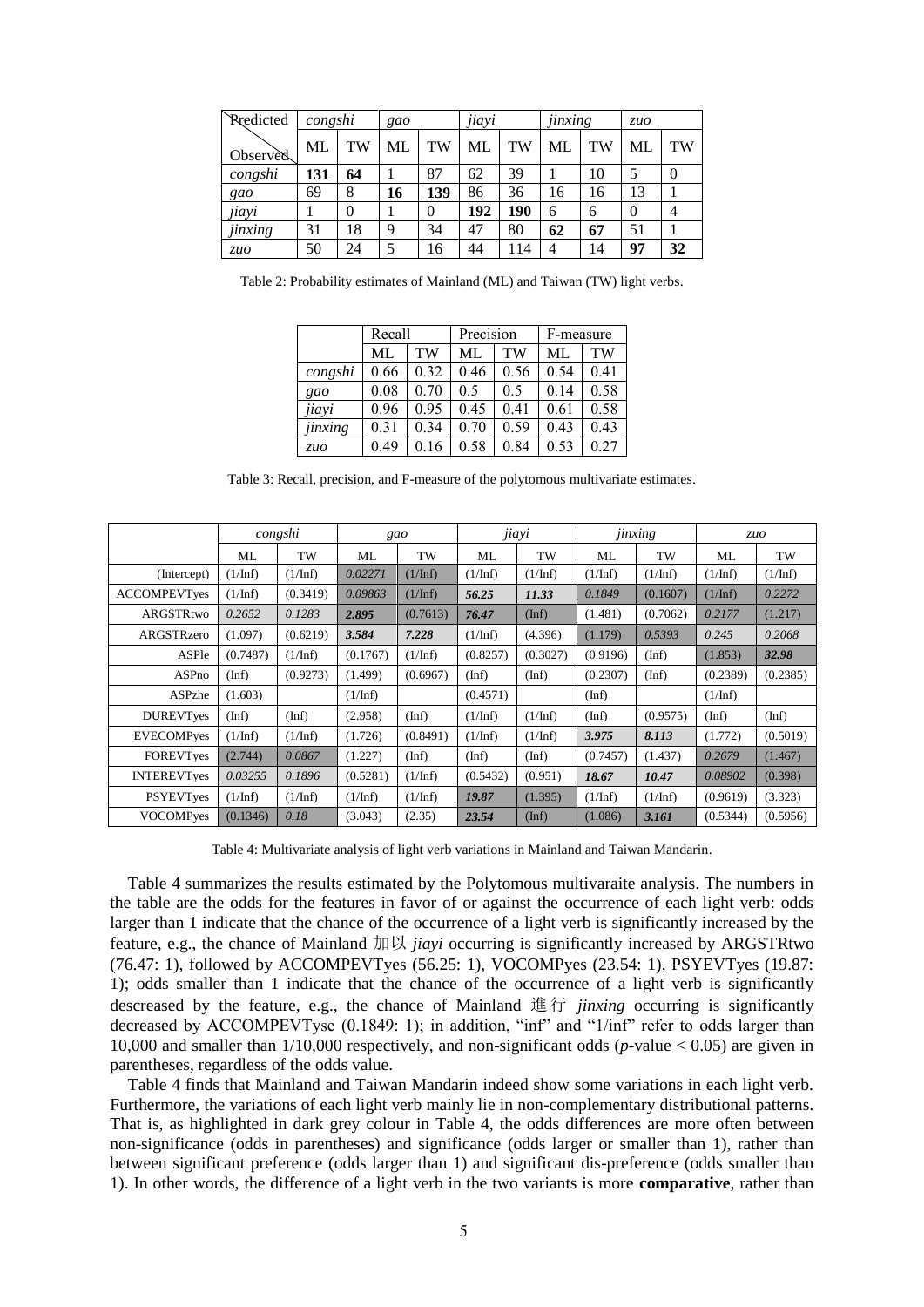**contrastive.** This explains why the variations are not easily found by traditional linguistic studies. The following summarizes the key variations of each light verb.

# 從事 *congshi*

從事 *congshi* in both Mainland and Taiwan Mandarin has no feature significantly in its favor and it is significantly disfavored by ARGSTRtwo (taking two-argument complements, e.g., 研究 *yanjiu* 'to research') and INTEREVTyes (taking complements denoting interactive activities, e.g., 商 量 *shangliang* 'to discuss'). However, Taiwan 從事 *congshi* is differentiated from Mainland 從事 *congshi* in that the former is also disfavored by FOREVTyes (taking complements denoting formal events, e.g., 研究 *yanjiu* 'to research') and VOCOMPyes (taking complements in the form of V(erb)- O(bject), e.g., 投票 *toupiao* 'cast a vote'), whereas the latter is not. The finding that Taiwan 從事 *congshi* is less likely to take formal event as its complement is consistent with that in Huang et al. (2013).

# 搞 *gao*

Both Mainland and Taiwan 搞 *gao* are significantly favored by *ARGSTRzero* (taking zero-argument complements, i.e. noun complement in this study). However, compared with Taiwan Mandarin, Mainland 搞 *gao* is more likely to take two-argument complements (ARGSTRtwo), but less likely to take complements denoting accomplishment events (ACCOMPEVTyes, e.g., 解決 *jiejue* 'to solve'), and it is also disfavored by the aggregate of default variable values (i.e. the intercept, 0.02: 1).

# 加以 *jiayi*

Both Mainland and Taiwan 加 以 *jiayi* are favored by the feature ACCOMPEVTyes (accomplishment complement such as 解決 *jiejue* 'to solve'), but the chance of occurrence of Mainland 加以 *jiayi* increases with the presence of two-argument complements (ARGSTRtwo), complements in VO form (VOCOMPyes), and complements denoting mental or phychological activities (PSYEVTyes, e.g., 反省 *fanxing* 'to introspect').

# 進行 *jinxing*

Both Mainland and Taiwan 進行 *jinxing* have INTEREVTyes (taking complements denoting interactive activities) and EVECOMPyes (allowing event complements in subject position, e.g., 會議 進行順利 *huivi jinxing shunli* meeting procced smoothly 'The meeting proceeded smoothly') in their favor. However, 進 行 *jinxing* in Mainland Mandarin is less likely to take accomplishment complements (ACCOMPEVTyes); whereas 進行 *jinxing* in Taiwan Mandarin is more disfavored by *ARGSTRzero*, but more likely to take complements in VO form, which is also consistent with the findings in Huang et al. (2013).

# 做 *zuo*

The occurrence of 做 *zuo* in Mainland Mandarin is decreased by factors such as ARGSTRtwo, FOREVTyes, and INTEREVTyes, whereas the occurrence of 做 *zuo* in Taiwan Mandarin is decreased by ACCOMPTEVTyes, but significantly increased by ASP*le*. It is obvious to linguists that 做 *zuo* in both Mainland and Taiwan Mandarin are frequently found with the perfective marker 了 *le*, but our analysis reveals that the affixation 了 *le* to Taiwan 做 *zuo* is much more frequent than that in Mainland.

# **3.2 Clustering Analysis of Light Verb Variations**

We adopted a vector space model (VSM) to represent the use of light verbs. The features in Table 1 could be expanded to 17 binary features. For example, ASP could be expanded into four binary features: ASP.le, ASP.zhe, ASP.guo, ASP.none. Each instance of a light verb in the corpus was represented by a vector with 17 dimensions. Each dimension stores the value of one of the 17 binary features determined by the context where the light verb is used.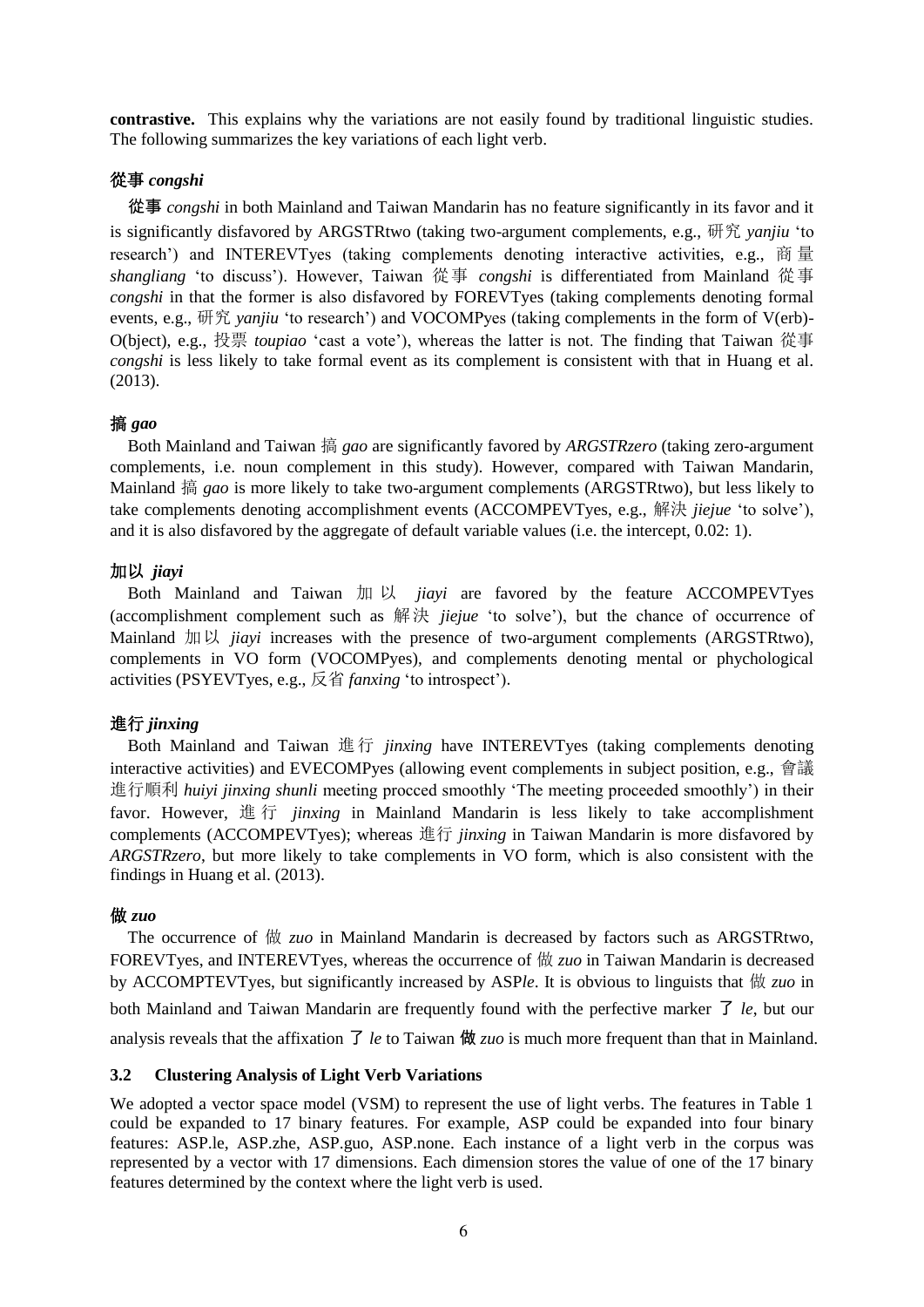| <b>Cluster ID</b> |    | 0   |          | $\overline{2}$ | 3        | 4  | 5              | 6              | 7              | 8  | 9 |
|-------------------|----|-----|----------|----------------|----------|----|----------------|----------------|----------------|----|---|
| congshi           | TW | 39  | 43       |                | 84       | 2  | 21             | 4              | 4              |    | 1 |
|                   | ML | 62  | 48       | 0              | 83       | 1  | 4              | 1              |                | 0  | 0 |
| gao               | TW | 38  | 141      | 0              | 0        | 9  | 10             | $\overline{2}$ | $\overline{0}$ | 4  | 0 |
|                   | ML | 88  | 64       | 3              | 8        | 11 | 5              | 10             | 4              | 6  | 4 |
| jiayi             | TW | 152 | $\theta$ | 6              | 28       | 11 | 2              | $\theta$       | 4              | 0  | 0 |
|                   | ML | 117 | 3        | 6              | 62       | 18 | $\overline{2}$ | 5              | 14             |    | 1 |
| jinxing           | TW | 26  | 79       | 7              | 2        | 38 | 30             | 0              | 3              | 15 | 1 |
|                   | ML | 23  | 80       | 16             | $\theta$ | 55 | 22             | 5              | $\overline{c}$ |    | 0 |
| ZMO               | TW | 20  | 3        | 0              | 2        | 23 | 130            | 20             | $\overline{2}$ |    | 6 |
|                   | ML | 23  | 44       | 3              | 16       | 38 | 45             | 20             | 11             | 8  | 3 |

Table 5: The distribution of data origin by the clustering result.

Then we adopt a clustering algorithm K-Means to identify the variations of light verbs in Taiwan and Mainland Mandarin. The assumption is that the instances of a light verb will form different clusters in the hyperspace according to the distances among them. Each cluster reflects a special use of a light verb. For example, there could be one cluster, where all the instances take non-accomplishment event argument, e.g., 加以分析/研究/評論 *jiayi fenxi/ yanjiu/ pinglun* inflict analyze/ research/ comment 'to analyze/ research/ comment', etc.

In this sense, if there are light verb variations between Mainland and Taiwan Mandarin, the light verbs will be distributed to two clusters, one with data mainly from Mainland Mandarin, whereas the other mainly from Taiwan Mandarin. Meanwhile, if a cluster contains much more data from one variant than the other, it indicates the usage of a light verb is mainly restricted to the variant with more data; or if a cluster contains data of similar amount from both Mainland and Taiwan Mandarin, it indicates that the two variants share common usages regarding the light verbs. Therefore, for each light verb, all 400 examples from both Mainland and Taiwan Mandarin are mixed together for the analysis.

As the K-Means algorithm requires an input of the number *N* of the clusters, the selection of *N* is then an issue we need to consider. Remembering that the clusters reflect the use of a light verb rather than data origin, the selection of N should be based on the consideration of how many different uses a light verb may have. As there are 17 expanded binary features, the whole space of the values of the vectors is  $2^{17} = 128K$ . However, the number of different uses for a light verb should not be too large. There is no problem if *N* is set slightly larger than the real number of different uses of a light verb. For example, if there are 5 different uses for a light verb and we set  $N=6$ , then we can imagine that there may be two clusters that reflect the same use of the light verb. On the contrary, if *N* is set too small, all different uses will be mixed together. Then, the clustering result may not be able to show any interesting result we expected. In our experiments, we set  $N=10$  for all the five light verbs. Especially, we use the WEKA (Hall et al., 2009) implementation of the simple K-Means for our experiments. The result is shown in Table 5. The key variations of each light verb are summarized as follows.

#### 從事 *congshi*

Cluster 5 shows that Mainland 從事 *congshi* prefers to take complements denoting formal or official events in Mainland Mandarin. However, Taiwan 從事 *congshi* does not show such preference as it can take both formal and informal events. Clusters 6 and 9 show that Taiwan 從事 *congshi* can also take complements in VO form, e.g., 進行開票 *jinxing kaipiao* proceed ballot counting 'to proceed with ballot counting', but this is not preferred by Mainland 從事 *congshi*.

#### 搞 *gao*

Clusters 6 and 7 together show that the argument of Mainland 搞 *gao* can occur in the subject position in addition to the complement position, but such word order is rarely found in Taiwan data. Cluster 3 shows a possibility for Mainland 搞 *gao* to take arguments denoting events involving interactions of participants (e.g., 討論 *taolun* 'to discuss'). In addition, Cluster 9 shows the possibility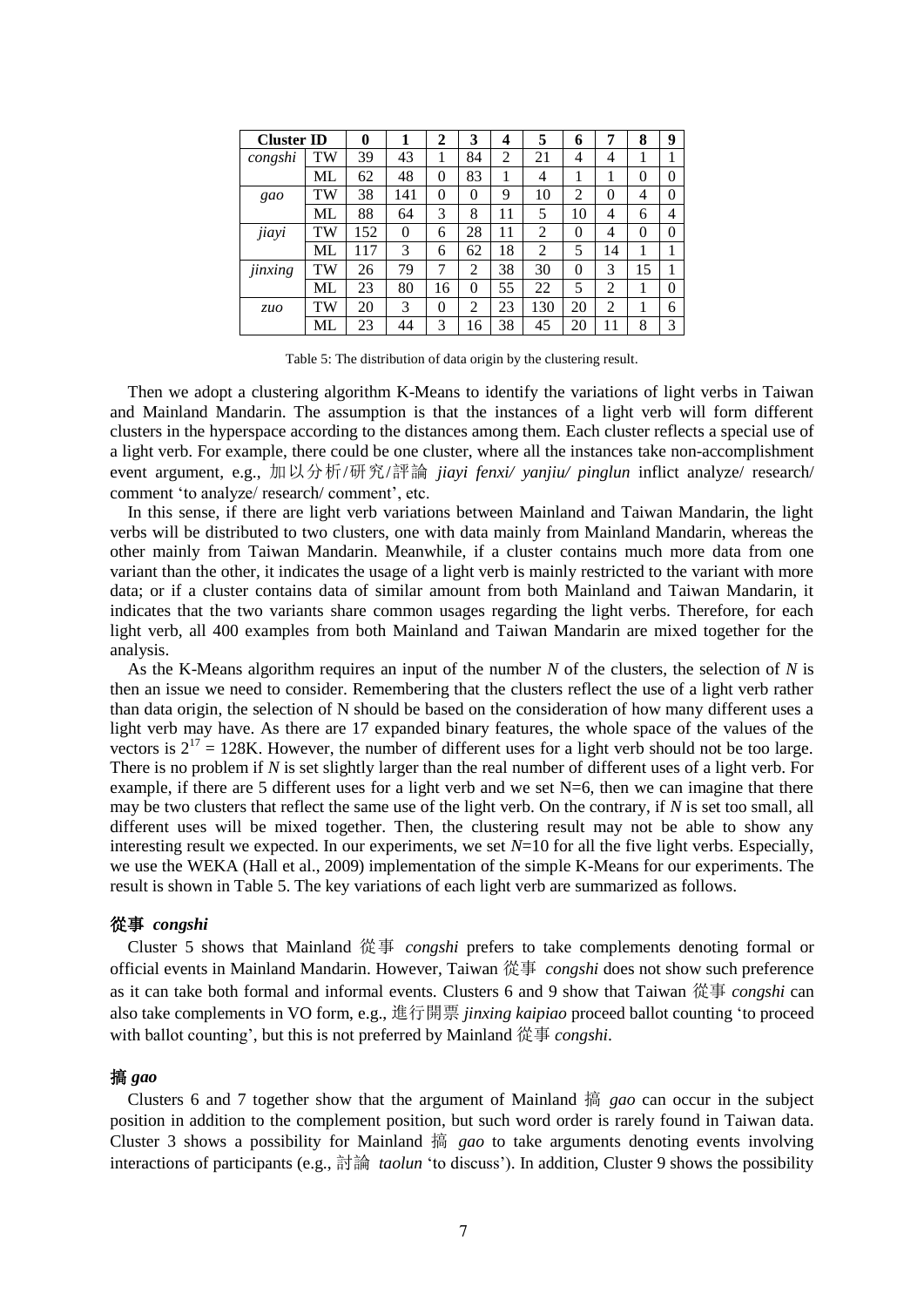that Mainland 搞 *gao* can take complements describing informal events, while the complements to Taiwan Mainland 搞 *gao* are more often formal events (especially political activities).

# 加以 *jiayi*

Cluster 7 suggests Mainland 加以 *jiayi* show a preference over complements denoting mental or psychological events. However, although Clusters 1 and 6 show some difference between Mainland and Taiwan 加以 *jiayi*, our closer examination of the original data found that such differences actually do not reflect any variant-specific uses.

### 進行 *jinxing*

Cluster 6 suggests that Mainland 進行 *jinxing* show a preference over the aspectual marker 了 *-le*, but such preference is not seen in Taiwan 進行 *jinxing*. Cluster 8 shows a preference by Taiwan 進行 *jinxing* that it could take VO compound (e.g., 投票 *toupiao* cast-ticket 'to vote') as complements, while this rarely happens in Mainland.

### 做 *zuo*

Clusters 1 and 3 show that in Mainland Mandarin, it is common for 做 *zuo* to take the aspectual marker  $\overrightarrow{J}$  *-le*, but such use of  $\overrightarrow{W}$  *zuo* in Taiwan is not as common as in Mainland.

To sum up, the results from the machine learning method are consistent with that from the multivariate statistical analysis in Section 3.1. Bringing together, we find that while the light verbs in Mainland and Taiwan Mandarin show similarities (as the speakers of these two regions can communicate without difficulty), there are indeed also variations in the two variants.

### **4 Concluding Remarks**

Our study is the one of the first comparable corpus driven computational modeling studies on newly emergent language variants. The automatic identification of Mainland and Taiwan syntactic variations has very significant linguistic and computational implications. Linguistically, we showed that our comparable corpus driven statistical approach can identify comparative differences which are challenging for human analysis. The fact that newly emergent variants differ from each other comparatively rather than contrastively may also have important linguistics implications. In addition, by successfully differentiating these two variants based on their uses of light verbs, the result also suggests that variations among such newly emergent variants may arise from categories that are semantically highly bleached and tend to be/or have been grammaticalized. Computationally, the ability of machine learning approaches to differentiate Mainland and Taiwan variants of Mandarin Chinese potentially contributes to overcoming the challenge of automatic identification of subtle language/dialect variations among other light verbs, other lexical categories, as well as other languages/dialects.

### **Acknowledgements**

The work is supported by a General Research Fund (GRF) sponsored by the Research Grants Council (Project no. 543512) and NTU Grant no. M4081117.100.500000.

### **References**

- Arppe, Antti. 2008. Univariate, bivariate and multivariate methods in corpus-based lexicography a study of synonymy. *Publications of the Department of General Linguistics*, University of Helsinki, volume 44.
- Butt, Miriam and Wilhelm, Geuder. 2003. On the (semi) lexical status of light verbs. *Semi-lexical Categories*, Pages 323-370.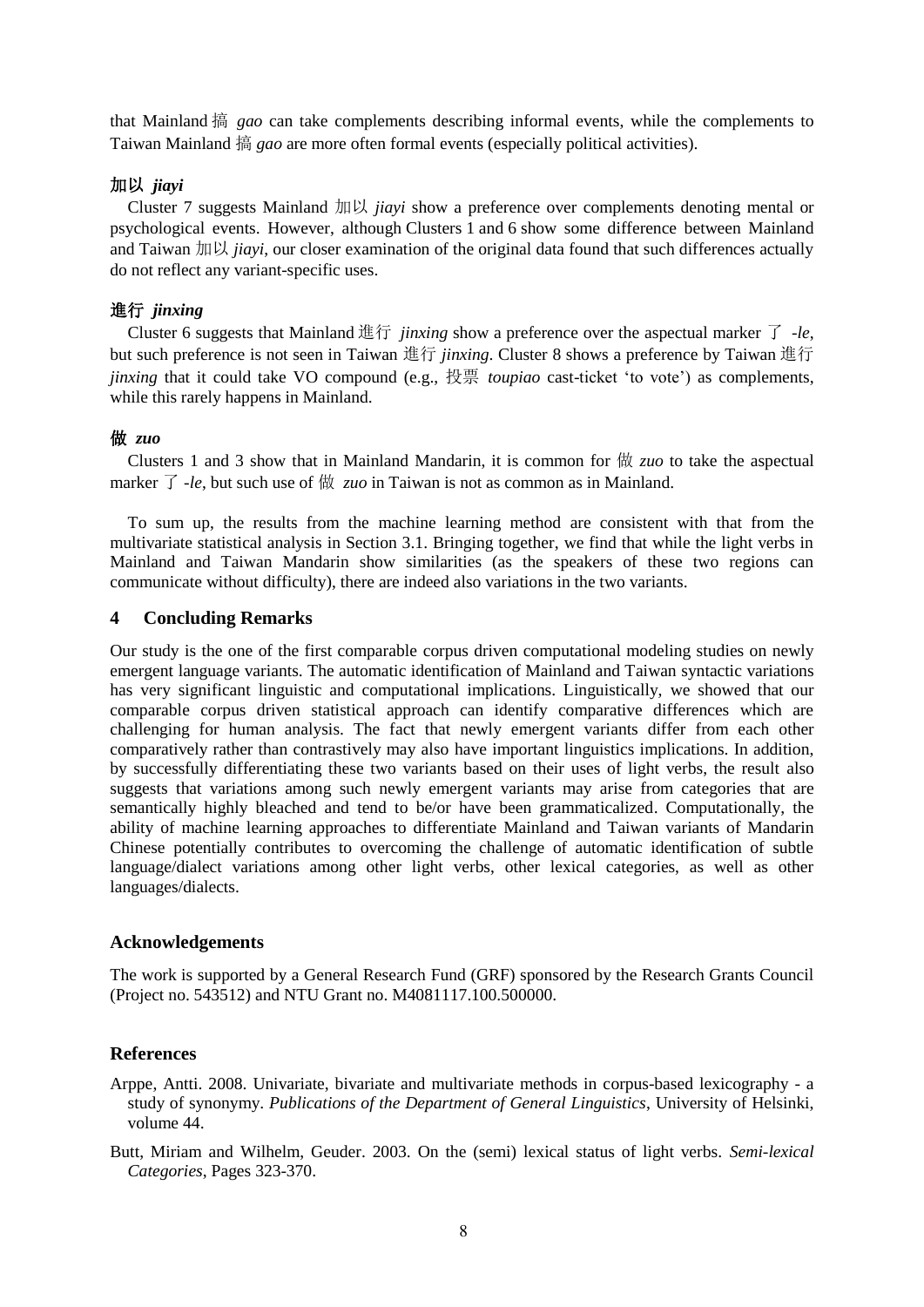- Bresnan, Joan, Anna Cueni, Tatiana Nikitina, and R. Harald Baayen 2007. Predicting the dative alternation. In: Cognitive Foundations of Interpretation. Boume, G., I. Kraemer, and J. Zwarts. Amsterdam: Royal Netherlands Academy of Science, pp. 69-94.
- Cai, Wenlan. (1982). Issues on the complement of *jinxing* ("進行"帶賓問題). *Chinese Language Learning (*漢語學習*)* (3), 7-11.
- Diao, Yanbin. 2004. 現代漢語虛義動詞研究 *(Research on Delexical Verb in Modern Chinese)*. Dalian: Liaoning Normal University Press.
- Hall, Mark, Eibe Frank, Geoffrey Holmes, Bernhard Pfahringer, Peter Reutemann and Ian H. Witten. 2009. The WEKA data mining software: An update. *SIGKDD Explorations*, 11(1):10-18.
- Han, Weifeng, Antti Arppe, and John Newman. 2013. Topic marking in a Shanghainese corpus: from observation to prediction. *Corpus Linguistics and Linguistic Theory* (preprint).
- Hong, Jia-fei, and Chu-Ren Huang. 2013. 以中文十億詞語料庫為基礎之兩岸詞彙對比研究 (Cross-strait lexical differences: A comparative study based on Chinese Gigaword Corpus). *Computational Linguistics and Chinese Language Processing*. 18(2):19-34.
- Hong, Jia-fei, and Chu-Ren Huang. 2008. 語料庫為本的兩岸對應詞彙發掘. (A corpus-based approach to the discovery of cross-strait lexical contrasts). *Language and Linguistics*. 9 (2):221-238.
- Huang, Chu-Ren. 2009. *Tagged Chinese Gigaword Version 2.0.* Philadelphia: Lexical Data Consortium, University of Pennsylvania. ISBN 1-58563-516-2
- Huang, Chu-Ren and Jingxia Lin. 2013. The ordering of Mandarin Chinese light verbs. In *Proceedings of the 13th Chinese Lexical Semantics Workshop*. D. Ji and G. Xiao (Eds.): CLSW 2012, LNAI 7717, pages 728-735. Heidelberg: Springer.
- Huang, Chu-Ren, Jingxia Lin, and Huarui Zhang. 2013. World Chineses based on comparable corpus: The case of grammatical variations of jinxing. 《澳门语言文化研究》, pages 397-414.
- Hwang, Jena D., Archna Bhatia, Clare Bonial, Aous Mansouri, Ashwini Vaidya, Nianwen Xue, Martha Palmer. 2010. PropBank annotation of multilingual light verb constructions*. Proceedings of the Fourth Linguistic Annotation Workshop, ACL 2010*, 82–90. Jespersen, Otto. 1965. *A Modern English Grammar on Historical Principles. Part VI, Morphology.* London: George Allen and Unwin Ltd.
- Lin, Jingxia, Hongzhi Xu, Menghan Jiang and Chu-Ren Huang. 2014. Annotation and classification of light verbs and light verb variations in Mandarin Chinese. *COLING Workshop on Lexical and Grammatical Resources for Language Processing.* Dublin, August 24.
- Nagy, István, Veronika Vincze, and Richárd Farkas. 2013. Full-coverage identification of English light verb constructions. *In Proceedings of the International Joint Conference on Natural Language Processing*, pages 329-337.
- Qiu, Zhipu, 1990. 大陸和台灣差別詞典 *(Dictionary of Mainland and Taiwan Mandarin).* Nanjing University press.
- Tu, Yuancheng and Dan Roth. 2011. Learning English light verb constructions: Contextual or statistical. In *Proceedings of the Workshop on Multiword Expressions: from Parsing and Generation to the Real World*. Association for Computational Linguistics.
- Wang Tiekun and Li Xingjian, 1996. 兩岸詞彙比較研究管見 (Research on lexical differences between Mainland and Taiwan Mandarin), *World Chinese* (《華文世界》), volume 81.
- Wei Li and Sheng Yuqi, 2000. 大陸及港澳台常用詞對比詞典. (Comparative Dictionary of Lexical use in Mainland, Hong Kong, Macau and Taiwan), Beijing Industry University Press.
- Xu Danhui, 1995. 兩岸詞語差異之比較 (Lexical difference between Mainland and Taiwan Chinese). *1 st symposium on Cross-Strait Lexical and Character differences* (第一屆兩岸漢語語彙文字學術研討 會論文集).